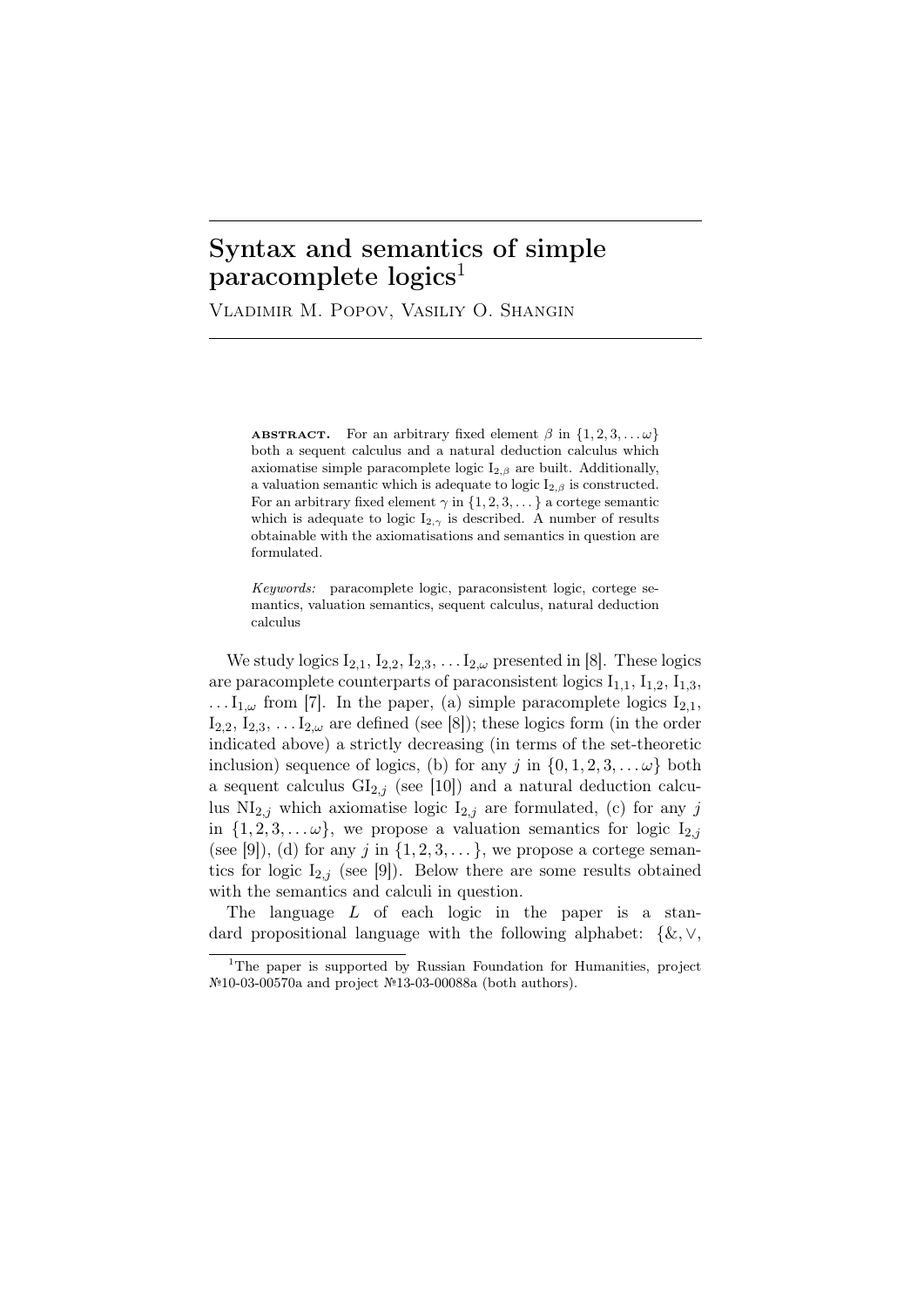*⊃, ¬,*(*,*)*, p*1*, p*2*, p*3*, . . . }*. As it is expected, &, *∨*, *⊃* are binary logical connectives in  $L$ ,  $\neg$  is a unary logical connective in  $L$ , brackets  $($ ,  $)$  are technical symbols in *L* and  $p_1, p_2, p_3, \ldots$  are propositional variables in *L*. A definition of *L*-formula is as usual. Below, we say 'formula' instead of '*L*-formula' only and adopt the convention on omitting brackets as in [4]. A formula is said to be quasi-elemental iff no logical connective in *L* other than  $\neg$  occurs in it. A length of a formula *A* is, traditionally, said to be the number of all occurrences of the logical connectives in *L* in *A*. We denote the rule of modus ponens in *L* by MP and the rule of substitution of a formula into a formula instead of a propositional variable in *L* by Sub. A logic is said to be a non-empty set of formulas closed under MP and Sub. A theory for logic  $\bf{L}$  is said to be a set of formulas including logic L and closed under MP. It is understood that the set of all formulas is both a logic and a theory for any logic. The set of all formulas is said to be a trivial theory. A complete theory for logic L is said to be a theory T for logic L such that, for some formula *A*,  $A \in T$  or  $\neg A \in T$ . A paracomplete theory for logic **L** is said to be a theory  $T$  for logic  $L$  such that  $T$  is not a complete theory and any complete theory for logic L, which includes T, is a trivial theory. A paracomplete logic is said to be a logic  $L$  such that there exists a paracomplete theory for logic L. Simple paracomplete logic is said to be a paracomplete logic  $\bf{L}$  such that for any paracomplete theory T for logic L holds true: there exists a quasi-elemental formula *A* such that neither  $A$ , nor  $\neg A$  belongs to T.

Let us agree that anywhere in the paper:  $\alpha$  is an arbitrary element in  $\{0, 1, 2, 3, \ldots \omega\}$ ,  $\beta$  is an arbitrary element in  $\{1, 2, 3, \ldots \omega\}$ ,  $\gamma$  is an arbitrary element in  $\{1, 2, 3, \ldots\}$ . We define calculus  $\text{HI}_{2,\alpha}$ . This calculus is Hilbert-type calculi, the language of  $\mathrm{HI}_{2,\alpha}$  is *L*.  $\mathrm{HI}_{2,\alpha}$  has MP as the only rule of inference. The notion of a derivation in  $\mathrm{HI}_{2,\alpha}$ (of a proof in  $HI_{2,\alpha}$ , in particular) is defined as usual; and for  $HI_{2,\alpha}$ , both notion of a formula derivable from the set of formulas in this calculus and a notion of a formula provable in this calculus are defined as usual. Now we only need to define the set of axioms of  $\text{HI}_{2,\alpha}$ .

A formula belongs to the set of axioms of calculus  $\text{HI}_{2,\alpha}$  iff it is one of the following forms (hereafter, *A*, *B*, *C* denote formulas):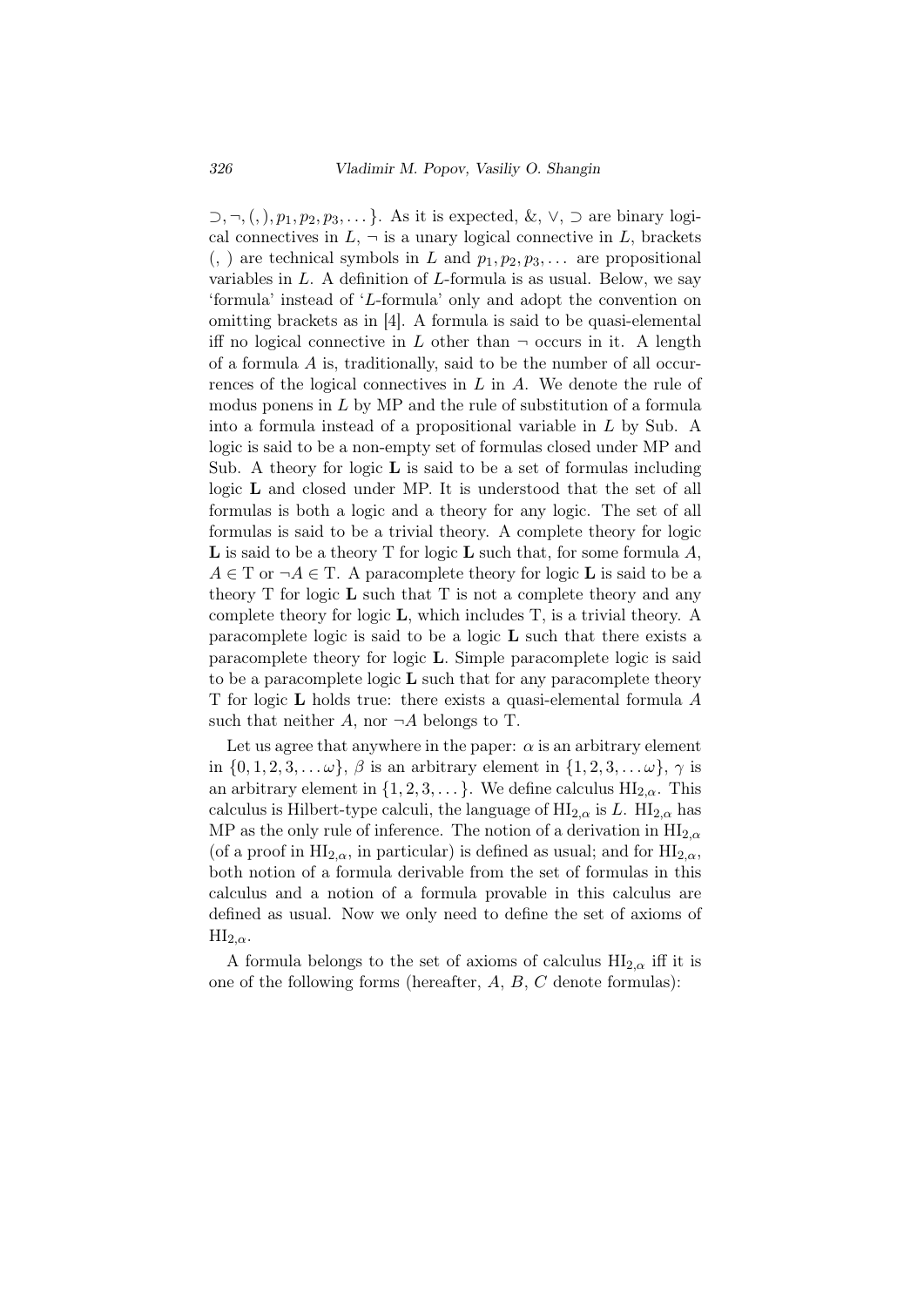(I) (*A ⊃ B*) *⊃* ((*B ⊃ C*) *⊃* (*A ⊃ C*)), (II) *A ⊃* (*A ∨ B*), (III) *B ⊃* (*A*  $\vee$  *B*), (IV) (*A ⊃ C*) *⊃* ((*B ⊃ C*) *⊃* ((*A*  $\vee$  *B*) *⊃ C*)), (V) (*A*&*B*) *⊃ A*, (VI) (*A*&*B*) *⊃ B*, (VII) (*C ⊃ A*) *⊃* ((*C ⊃ B*) *⊃* (*C ⊃* (*A*&*B*))), (VIII) (*A ⊃* (*B ⊃ C*)) *⊃* ((*A*&*B*) *⊃ C*), (IX) ((*A*&*B*) *⊃ C*) *⊃* (*A ⊃* (*B ⊃ C*)), (X) ((*A ⊃ B*) *⊃ A*) *⊃ A*, (XI, *α*)  $(E \supset \neg (B \supset B)) \supset \neg E$ , where *E* is formula which is not a quasielemental formula of a length less than  $\alpha$ , (XII)  $\neg A \supseteq (A \supseteq B)$ .

Let us agree that, for any *j* in  $\{0, 1, 2, 3, \ldots \omega\}$ ,  $I_{2,j}$  is the set of formulas provable in  $HI<sub>2,i</sub>$ .

The following theorems 1 and 2 are shown.

THEOREM 1. *Sets*  $I_{2,0}$ *,*  $I_{2,1}$ *,*  $I_{2,2}$ *,*  $I_{2,3}$ *, ...*  $I_{2,\omega}$  *are logics, and, for any k and l in*  $\{0, 1, 2, 3, \ldots \omega\}$ , *if*  $k < l$ , *then*  $I_{2,l} \subseteq I_{2,k}$ .

THEOREM 2. *Logic*  $I_{2,0}$  *is the set of the classical tautologies in*  $L$ *.* 

Let us establish connections between logics  $I_{2,1}$ ,  $I_{2,2}$ ,  $I_{2,3}$ , ...  $I_{2,\omega}$ and logic  $I_{2,0}$  (that is, the classical propositional logic in  $L$ ).

Let  $\varphi$  be a mapping of the set of all formulas into itself satisfying the following conditions: (1)  $\varphi(p)$  is not a quasi-elemental formula, for any propositional variable *p* in *L*, (2) for any propositional variable *p* in *L*, formulas  $p \supset \varphi(p)$  and  $\varphi(p) \supset p$  belong to logic  $I_{2,0}$ , (3)  $\varphi(B \circ C) = \varphi(B) \circ \varphi(C)$ , for any formulas *B*, *C* and for any binary logical connective  $\circ$  in *L*, (4)  $\varphi(\neg B) = \neg \varphi(B)$ , for any formula *B*.

Following these conditions, theorem 3 is shown.

THEOREM 3. For any *j* in  $\{1, 2, 3, \ldots \omega\}$  and for any formula A:  $A \in I_{2,0}$  *iff*  $\varphi(A) \in I_{2,j}$ .

Let now  $\psi$  be such a mapping the set of all formulas into itself satisfying the following conditions: (1)  $\psi(p) = p$ , for any propositional variable *p* in *L*, (2)  $\psi(B \circ C) = \psi(B) \circ \psi(C)$ , for any formulas  $B$ ,  $C$  and for any binary logical connective  $\circ$  in  $L$ , (3)  $\psi(\neg B) = \psi(B) \supset \neg(p_1 \supset p_1)$ , for any formula *B*.

Following these conditions, theorem 4 is shown.

THEOREM 4. For any *j* in  $\{1, 2, 3, \ldots \omega\}$  and for any formula A:  $A \in I_{2,0}$  *iff*  $\psi(A) \in I_{2,j}$ .

Let us now show a method to build up a sequent calculus  $GI_{2,\beta}$ which axiomatises logic  $I_{2,\beta}$ . Calculus  $GI_{2,\beta}$  (see [10]) is a Gentzen-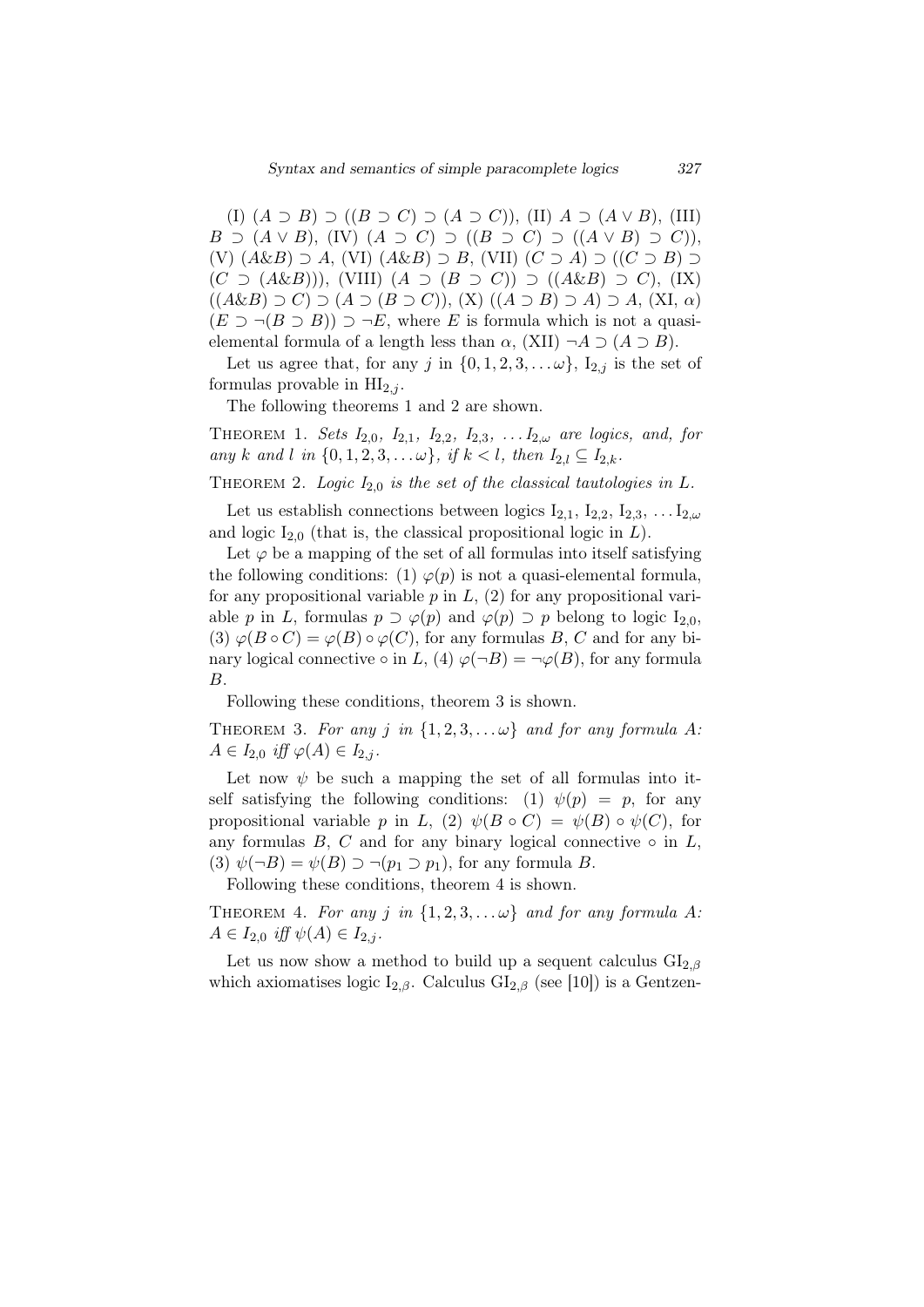type sequent calculus. Sequents are of the form  $\Gamma \to \Delta$  (hereafter, Γ, Δ, Σ and Θ denote finite sequences of formulas). The set of basic sequents of  $GI_{2,\beta}$  is the set of all sequents of the form  $A \rightarrow A$ . The only rules of  $\text{GI}_{2,\beta}$  are the rules R1-R15, R16( $\beta$ ), R17 listed below.

$$
\frac{\Gamma, A, B, \Delta \to \Theta}{\Gamma, B, A, \Delta \to \Theta} \text{ R1}, \frac{\Gamma \to \Delta, A, B, \Theta}{\Gamma \to \Delta, B, A, \Theta} \text{ R2}, \frac{A, A, \Gamma \to \Theta}{A, \Gamma \to \Theta} \text{ R3},
$$
\n
$$
\frac{\Gamma \to \Theta, A, A}{\Gamma \to \Theta, A} \text{ R4}, \frac{\Gamma \to \Theta}{A, \Gamma \to \Theta} \text{ R5}, \frac{\Gamma \to \Theta}{\Gamma \to \Theta, A} \text{ R6},
$$
\n
$$
\frac{\Gamma \to \Delta, A}{A \supset B, \Gamma, \Sigma \to \Delta, \Theta} \text{ R7}, \frac{A, \Gamma \to \Theta, B}{\Gamma \to \Theta, A \supset B} \text{ R8},
$$
\n
$$
\frac{A, \Gamma \to \Theta}{A \& B, \Gamma \to \Theta} \text{ R9}, \frac{A, \Gamma \to \Theta}{B \& A, \Gamma \to \Theta} \text{ R10}, \frac{\Gamma \to \Theta, A}{\Gamma \to \Theta, A \& B} \text{ R11},
$$
\n
$$
\frac{\Gamma \to \Theta, A}{\Gamma \to \Theta, A \lor B} \text{ R12}, \frac{\Gamma \to \Theta, A}{\Gamma \to \Theta, B \lor A} \text{ R13}, \frac{A, \Gamma \to \Theta}{A \lor B, \Gamma \to \Theta} \text{ R14},
$$
\n
$$
\frac{\Gamma \to \Theta, A}{\neg A, \Gamma \to \Theta} \text{ R15},
$$
\n
$$
\frac{E, \Gamma \to \Theta}{\Gamma \to \Theta, \neg E} \text{ R16}(\beta), \text{ where } E \text{ is a formula which is not a quasi-elemental formula of a length less than } \beta,
$$

$$
\frac{\Gamma \to \Delta, A \qquad A, \Sigma \to \Theta}{\Gamma, \Sigma \to \Delta, \Theta}
$$
R17 (cut rule)

A derivation in calculus  $GI_{2,\beta}$  is defined in a standard sequent calculus fashion. The definition of a sequent provable in  $GI_{2,\beta}$  is as usual. The cut-elimination theorem is shown (by Gentzen's method presented in [3]) to be valid in  $GI_{2,\beta}$ .

The following theorem 5 is shown.

THEOREM 5. For any *j* in  $\{1, 2, 3, \ldots \omega\}$  and for any formula A:  $A \in I_{2,j}$  *iff a sequent*  $\rightarrow A$  *is provable in*  $GI_{2,j}$ *.* 

Let us now show a method to build up a Fitch-style natural deduction calculus  $\text{NI}_{2,\beta}$  which axiomatises logic  $\text{I}_{2,\beta}$ .

The set of  $NI_{2,\beta}$ -rules is as follows, where  $[A]C$  denotes a derivation of a formula *C* from a formula *A*.

$$
\frac{C\&C_1}{C} \&\,e_{l1} \qquad \qquad \frac{C\&C_1}{C_1} \&\,e_{l2} \qquad \frac{C,C_1}{C\&C_1} \&\,infty
$$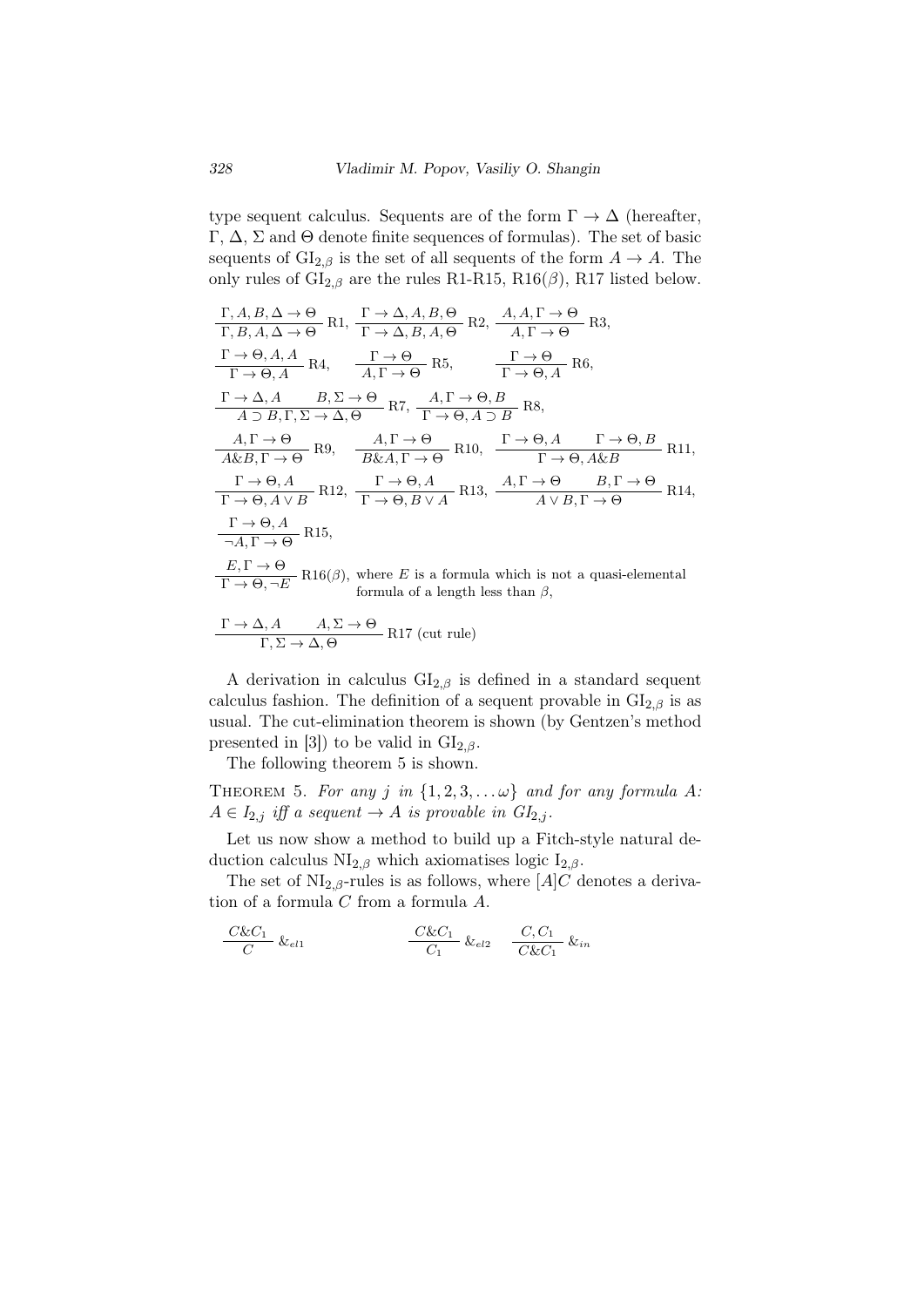$$
\frac{C \vee C_1, [C]C_2}{C_2} \vee_{el} \frac{C}{C \vee C_1} \vee_{in1} \frac{C_1}{C \vee C_1} \vee_{in2}
$$
\n
$$
\frac{C \supset C_1, C}{C_1} \supset_{el} \frac{[C]C_1}{C \supset C_1} \supset_{in} \frac{[A \supset B]A}{A} \supset_{p}
$$
\n
$$
\frac{[E] \neg (C \supset C)}{\neg E} \neg_{in1(\beta)}, \text{ where } E \text{ is a formula which is not a quasi-elemental formula of a length less than } \beta.
$$

A derivation in  $\text{NI}_{2,\beta}$  is defined in a standard natural deduction calculus fashion.

The following theorem 6 is shown.

THEOREM 6. For any *j* in  $\{1, 2, 3, \ldots \omega\}$  and for any formula A :  $A \in I_{2,j}$  *iff*  $A$  *is provable in*  $NI_{2,j}$ *.* 

The proof search procedures which were proposed to the classical and a variety of non-classical logics are applicable [1, 2].

Let us construct I<sub>2,β</sub>-valuation semantics for I<sub>2,β</sub>. By  $Q_\beta$  we denote the set of all quasi-elemental formulas of a length less or equal to  $\beta$ . By I<sub>2,β</sub>-valuation we mean any mapping *v* set  $Q_\beta$  into the set {0, 1} such that, for any quasi-elemental formula *e* of a length less than  $\beta$ , if  $v(e) = 1$ , then  $v(\neg e) = 0$ . Let Form denote the set of all formulas and let  $Val_{2,\beta}$  denote the set of all  $I_{2,\beta}$ -valuations. It can be shown there exists a unique mapping (denoted by  $\xi_{2,\beta}$ ) satisfying the following six conditions: (1)  $\xi_{2,\beta}$  is a mapping a Cartesian product Form  $\times$  Val<sub>2,*β*</sub> into the set {1, 0}, (2) for any quasi-elemental formula *Y* in  $Q_\beta$  and any  $I_{2,\beta}$ -valuation *v*:  $\xi_{2,\beta}(Y, v) = v(Y)$ , (3) for any formulas *A*, *B* and any I<sub>2</sub>, $\beta$ -valuation *v*:  $\xi_{2,\beta}(A\&B, v) = 1$  iff  $\xi_{2,\beta}(A) = 1$  and  $\xi_{2,\beta}(B) = 1$ , (4) for any formulas *A*, *B* and any I<sub>2,*β*</sub>valuation *v*:  $\xi_{2,\beta}(A \vee B, v) = 1$  iff  $\xi_{2,\beta}(A) = 1$  or  $\xi_{2,\beta}(B) = 1$ , (5) for any formulas *A*, *B* and any I<sub>2</sub>,*β*-valuation *v*:  $\xi_{2,\beta}(A \supset B, v) = 1$  iff  $\xi_{2,\beta}(A) = 0$  or  $\xi_{2,\beta}(B) = 1$ , (6) for any formula *A* which is not a quasi-elemental formula of a length less than  $\beta$ , and for any I<sub>2, $\beta$ </sub>valuation *v*:  $\xi_{2,\beta}(\neg A, v) = 1$  iff  $\xi_{2,\beta}(A, v) = 0$ . A formula *A* is said to be  $I_{2,\beta}$ -valid iff for any  $I_{2,\beta}$ -valuation  $v, \xi_{2,\beta}(A, v) = 1$ .

The following theorems 7 and 8 are shown.

THEOREM 7. For any *j* in  $\{1, 2, 3, \ldots \omega\}$ , for any formula *A*, for *any set*  $\Gamma$  *of formulas: formula A is derivable from*  $\Gamma$  *in*  $HI_{2,j}$  *iff for*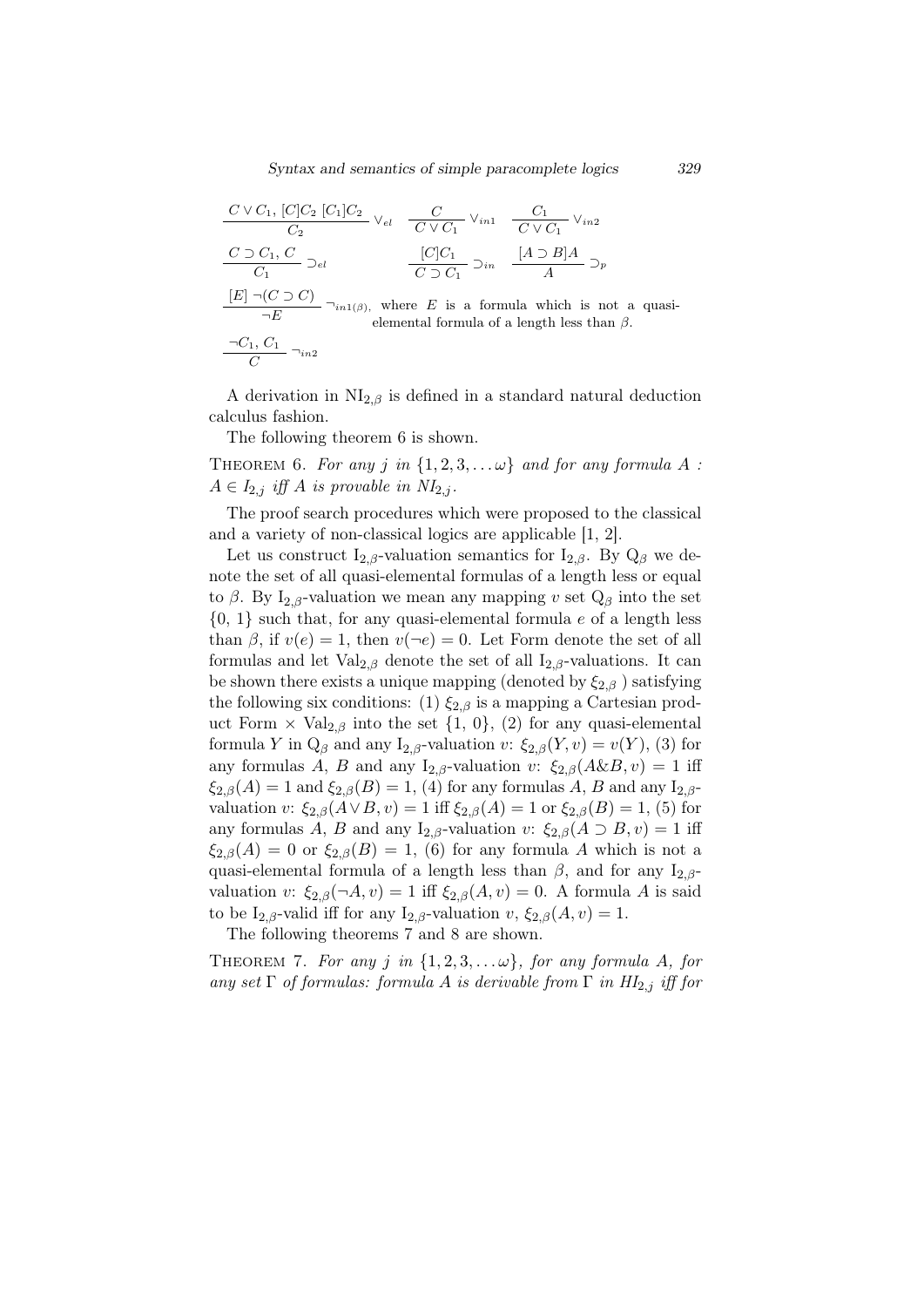*any*  $I_{2,j}$ -valuation *v, if for any formula B in*  $\Gamma$ *,*  $\xi_{2,j}(B, v) = 1$ *, then*  $\xi_{2,i}(A,v) = 1.$ 

THEOREM 8. For any *j* in  $\{1, 2, 3, \ldots \omega\}$  and for any formula A,  $A \in I_{2,j}$  *iff formula*  $A$  *is*  $I_{2,j}$ *-valid.* 

It should be noted that the proposed  $I_{2,\beta}$ -valuation semantics is consistent to the requirements, which, in our point of view, N.A. Vasiliev considers to be necessary in [11]: (1) no proposition cannot be true and false at once, (2) in general case, a value of the proposition that is a negation of a proposition *P*, is not determined by the value of *P*.

Let us construct  $I_{2,\gamma}$ -cortege semantics for  $I_{2,\gamma}$ . By  $I_{2,\gamma}$ -cortege we mean an ordered  $\gamma + 1$ -tuplet of elements of the set  $\{1, 0\}$  such that for any two neighboring members of this ordered  $\gamma + 1$ -tuplet, at least one of them is 0. By a designated  $I_{2,\gamma}$ -cortege we mean  $I_{2,\gamma}$ -cortege, where the first member is 1. By  $S_{2,\gamma}$  we denote the set of all I<sub>2, $\gamma$ </sub>-corteges and by D<sub>2, $\gamma$ </sub> we denote the set of all designated I<sub>2,γ</sub>-corteges. By a normal I<sub>2,γ</sub>-cortege we mean I<sub>2,γ</sub>-cortege such that any two neighboring members of this  $I_{2,\gamma}$ -cortege are different. By a single  $I_{2,\gamma}$ -cortege we mean a normal  $I_{2,\gamma}$ -cortege such that the first member of it is 1. By a zero  $I_{2,\gamma}$ -cortege we mean a normal  $I_{2,\gamma}$ -cortege such that the first member of it is 0.

It is clear that there exists a unique single  $I_{2,\gamma}$ -cortege (denoted by  $1_\gamma$ ) and there exists a unique zero  $I_{2,\gamma}$ -cortege (denoted by  $0_\gamma$ ). It can be shown that there exists a unique binary operation on  $S_{2,\gamma}$ (denoted by  $\&_{2,\gamma}$ ) satisfying the following condition, for any *X*, *Y* in S<sub>2,γ</sub>: if the first member of  $I_{2,\gamma}$ -cortege *X* is 1 and the first member of  $I_{2,\gamma}$ -cortege *Y* is 1 then  $X \&_{2,\gamma} Y$  is  $\mathbf{1}_{\gamma}$ ; otherwise,  $X \&_{2,\gamma} Y$  is  $\mathbf{0}_{\gamma}$ . It can be shown that there exists a unique binary operation on  $S_{2,\gamma}$ (denoted by *∨*2*,γ*) satisfying the following condition, for any *X* and *Y* in  $S_{2,\gamma}$ : if the first member of  $I_{2,\gamma}$ -cortege *X* is 1 or the first member of  $I_{2,\gamma}$ -cortege *Y* is 1 then *X*  $\vee_{2,\gamma}$  *Y* is  $1_{\gamma}$ ; otherwise, *X*  $\vee_{2,\gamma}$  *Y* is  $\mathbf{0}_{\gamma}$ . It can be shown that there exists a unique binary operation on  $S_{2,\gamma}$  (denoted by  $\supseteq_{2,\gamma}$ ) satisfying the following condition, for any *X* and *Y* in S<sub>2,γ</sub>: if the first member of I<sub>2,γ</sub>-cortege *X* is 0 or the first member of  $I_{2,\gamma}$ -cortege *Y* is 1 then *X*  $\supseteq_{2,\gamma}$  *Y* is  $\mathbf{1}_{\gamma}$ ; otherwise,  $X \supseteq_{2,\gamma} Y$  is  $\mathbf{0}_{\gamma}$ . It can be shown that there exists a unique unary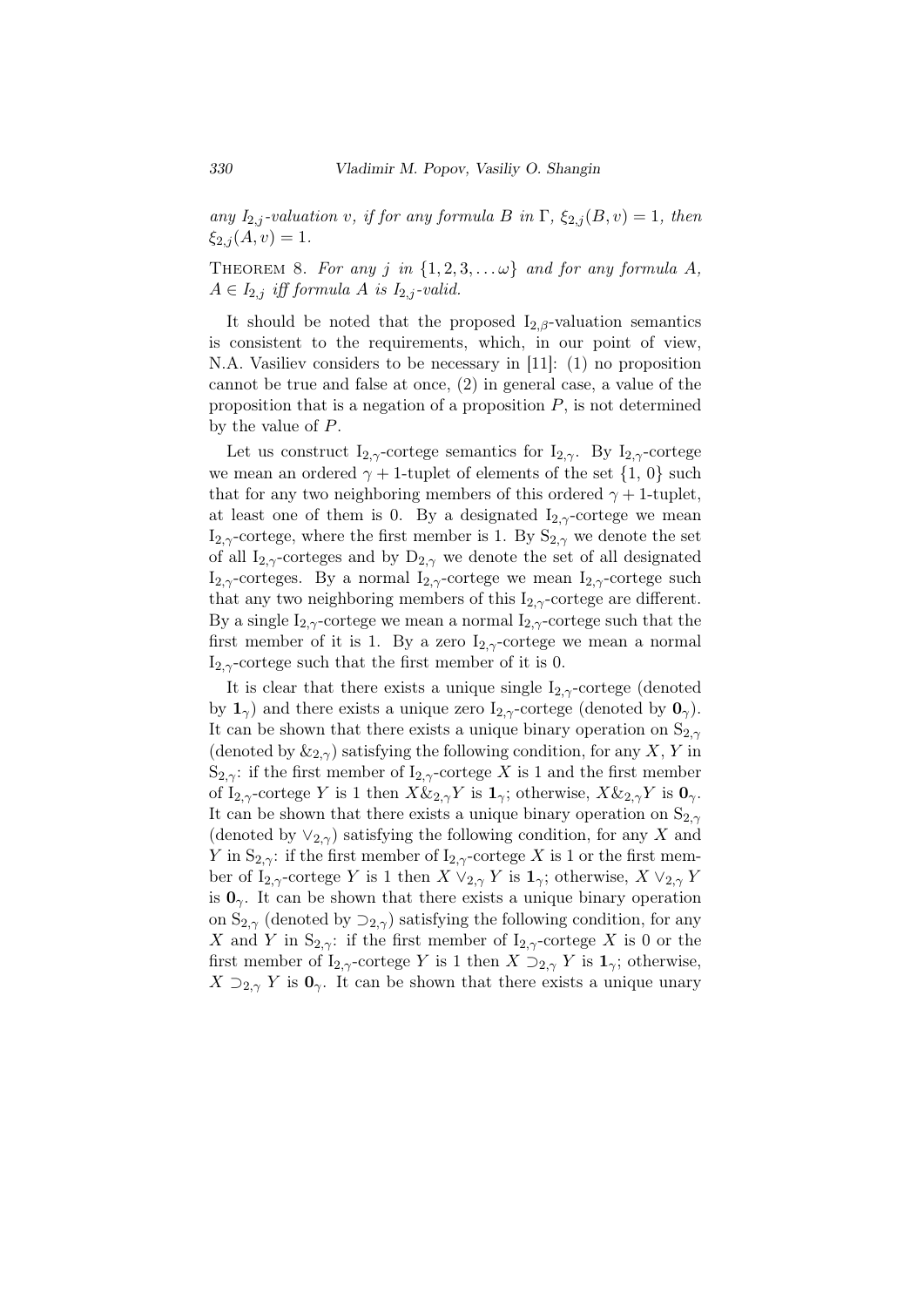operation on  $S_{2,\gamma}$  (denoted by  $\neg_{2,\gamma}$ ) satisfying the following condition, for any  $I_{2,\gamma}$ -cortege  $\langle x_1, x_2, \ldots, x_{\gamma}, x_{\gamma+1} \rangle$ : if  $x_{\gamma+1}$  is 1 then  $\neg_{2,\gamma}(< x_1, x_2, \ldots, x_{\gamma}, x_{\gamma+1} > ) \leq \langle x_2, \ldots, x_{\gamma}, x_{\gamma+1}, 0 >$ and if, if  $x_{\gamma+1}$  is 0, then  $\neg_{2,\gamma}(< x_1, x_2, \ldots, x_{\gamma}, x_{\gamma+1} > )$  =  $\langle x_2, \ldots, x_{\gamma}, x_{\gamma+1}, 1 \rangle$ 

It is clear that  $\langle S_{2,\gamma}, D_{2,\gamma}, \&_{2,\gamma}, \vee_{2,\gamma}, \supset_{2,\gamma}, \neg_{2,\gamma} \rangle$  is a logical matrix. This logical matrix (denoted by  $M_{2,\gamma}$ ) is said to be  $I_{2,\gamma}$ -matrix.  $M_{2,\gamma}$ -valuation is said to be a mapping the set of all propositional variables in *L* into  $S_{2,\gamma}$ . The set of all  $M_{2,\gamma}$ valuations is denoted by  $ValM_{2,\gamma}$ . It can be shown that there exists a unique mapping (denoted by  $\xi M_{2,\gamma}$ ) satisfying the following conditions: (1)  $\xi M_{2,\gamma}$  is a mapping a Cartesian product Form x ValM<sub>2, $\gamma$ </sub> into the set S<sub>2, $\gamma$ </sub>, (2) for any propositional variable *p* in *L* and for any  $M_{2,\gamma}$ -valuation *w*,  $\xi M_{2,\gamma}(p, w) = w(p)$ , (3) for any formulas *A*, *B* and for any  $M_{2,\gamma}$ -valuation *w*,  $\zeta M_{2,\gamma}(A\&B,w)$  =  $\zeta M_{2,\gamma}(A,w) \&_{2,\gamma} \zeta M_{2,\gamma}(B,w)$ , (4) for any formulas *A*, *B* and for any  $M_{2,\gamma}$ -valuation *w*,  $\xi M_{2,\gamma}(A \vee B, w) = \xi M_{2,\gamma}(A, w) \vee_{2,\gamma} \xi M_{2,\gamma}(B, w),$ (5) for any formulas *A*, *B* and for any  $M_{2,\gamma}$ -valuation *w*,  $\zeta M_{2,\gamma}(A)$  $B, w) = \xi M_{2,\gamma}(A, w) \supseteq_{2,\gamma} \xi M_{2,\gamma}(B, w)$ , (6) for any formula *A* and for any  $M_{2,\gamma}$ -valuation *w*,  $\zeta M_{2,\gamma}(\neg A, w) = \neg_{2,\gamma} \zeta M_{2,\gamma}(A, w)$ .

A formula *A* is said to be  $M_{2,\gamma}$ -valid iff for any  $M_{2,\gamma}$ -valuation *w*, *ξ*M<sub>2*,γ*</sub>(*A, w*)  $∈$  D<sub>2*,γ*</sub>.

The following theorems 9–11 are shown.

THEOREM 9. For any  $j$  in  $\{1, 2, 3, \ldots\}$ , for any formula  $A$  and for *any set*  $\Gamma$  *of formulas, formula A is derivable from*  $\Gamma$  *in*  $HI_{2,j}$  *iff for any*  $M_{2,j}$ -valuation *w, if for any formula B from*  $\Gamma$ *,*  $\xi M_{2,j}(B, w) \in$  $D_{1,j}$  *then*  $\xi M_{2,j}(A,w) \in D_{2,j}$ *.* 

THEOREM 10. For any  $j$  in  $\{1, 2, 3, \ldots\}$  and for any formula  $A$ ,  $A \in I_{2,j}$  *iff*  $A$  *is*  $M_{2,j}$ *-valid.* 

THEOREM 11. For any  $j$  in  $\{1, 2, 3, ...\}$  and for any for*mula A*, *A is*  $M_{2,j}$ -valid iff for any  $M_{2,j}$ -valuation *w*,  $\xi M_{1,j}(A,w) \in I_j$ .

The following theorems 12–19 are shown with the help of the axiomatisations and semantics presented in the paper.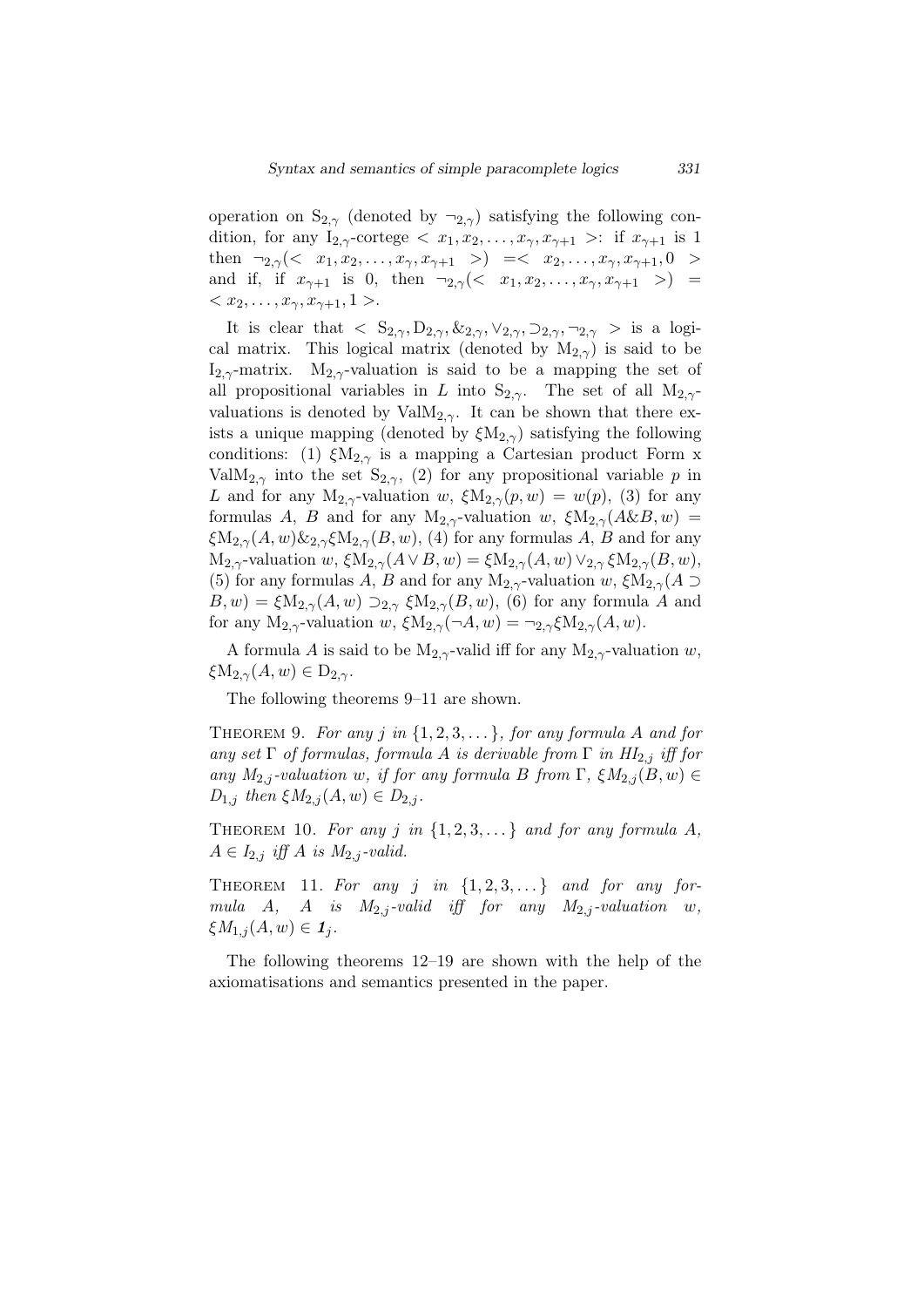THEOREM 12. *Logics*  $I_{2,1}$ *,*  $I_{2,2}$ *,*  $I_{2,3}$ *, ...*  $I_{2,\omega}$  *are simple paracomplete logics.*

THEOREM 13. For any *j* and *k* in  $\{1, 2, 3, \ldots \omega\}$ , if  $j \neq k$  then  $I_{2,j} \neq I_{2,k}$ .

THEOREM 14. For any *j* in  $\{1, 2, 3, \ldots \omega\}$ , the positive fragment of *logic*  $I_{2,j}$  *is equal to the positive fragment of logic*  $I_{2,0}$ *.* 

THEOREM 15. *For any j* in  $\{1, 2, 3, \ldots \omega\}$ , logic  $I_{2,j}$  is decidable.

THEOREM 16. For any *j* in  $\{1, 2, 3, \ldots\}$ , logic  $I_{2,j}$  is finitely-valued.

THEOREM 17. *Logic*  $I_{2,\omega}$  *is not finitely-valued.* 

THEOREM 18. *Logic*  $I_{2,\omega}$  *is equal to the intersection of logics*  $I_{2,1}$ *, I*2*,*2*, I*2*,*3*, . . .*

THEOREM 19. *There is a continuum of logics which include*  $I_{2,\omega}$ *and are included in*  $I_{2,1}$ *.* 

## References

- [1] Bolotov, A., Grigoryev, O., and Shangin, V., Automated Natural Deduction for Propositional Linear-time Temporal Logic, *Proceedings of the 14th International Symposium on Temporal Representation and Reasoning (Time2007), Alicante, Spain, June 28-June 30*, pp.47–58, 2007.
- [2] Bolotov, A .E., Shangin, V., Natural Deduction System in Paraconsistent Setting: Proof Search for PCont, *Journal of Intelligent Systems*, 21(1):1–24, 2012.
- [3] GENTZEN, G., Investigations into logical deductions, *Mathematical theory of logical deduction*, Nauka Publishers, M., 1967, pp. 9–74 (in Russian).
- [4] Kleene, S. C., *Introduction to Metamathematics*, Ishi Press International, 1952.
- [5] Popov, V. M., On the logic related to A. Arruda's system V1, *Logic and Logical Philosophy*, 7:87–90, 1999.
- [6] Popov, V. M., Intervals of simple paralogics, *Proceedings of the V conference 'Smirnov Readings in Logic', June, 20-22, 2007*, M., 2007, pp. 35–37 (in Russian).
- [7] Popov, V. M., Two sequences of simple paraconsistent logics, *Logical investigations*, *Vol.* 14, M., 2007, pp. 257–261 (in Russian).